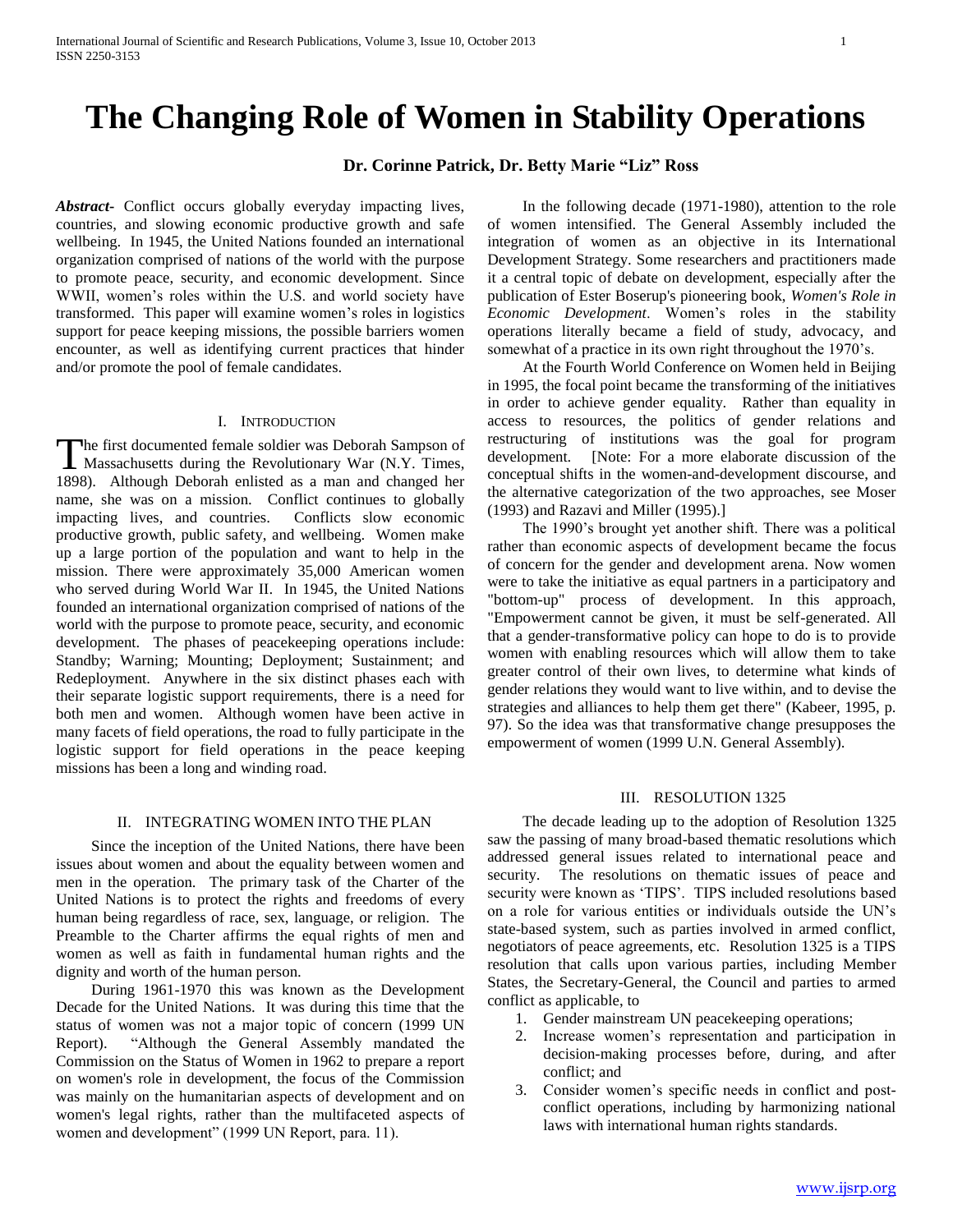The Women's International League for Peace and Freedom, part of the United Nations office was proud to announce:

 On 31 October 2000, the United Nations Security Council (UNSC) unanimously adopted Resolution 1325 on women, peace and security. Resolution 1325 marks the first time the Security Council addressed the disproportionate and unique impact of armed conflict on women, recognized the under-valued and under-utilized contributions women make to conflict prevention, peacekeeping, conflict resolution and peace-building, and stressed the importance of their equal and full participation as active agents in peace and security.

 Resolution 1325's adoption was a culmination of many years of efforts towards integrating women's issues into peace building and conflict studies and all dimensions of the work of the United Nations.

 In the year following the endorsement of Resolution 1325, the 2001 statistics for military women serving in the armed forces of North Atlantic Treaty Organization (NATO) countries indicated an average of 5.5%. Since then, the numbers have increased; however, not at a rate that will meet the efforts that are outlined by the organization. The organization is striving for the 50/50 balance by the year 2015.

### IV. CURRENT EFFORTS OF WOMEN IN STABILITY **OPERATIONS**

 In March of 2008 a conference was held in Kigali. Discussions were focused on how to increase women's participation in peacekeeping missions, and how these missions can work to prevent and respond rapidly to sexual and genderbased violence (SGBV). The conference falls under a wider program, funded by the UK Department for International Development (DFID), to strengthen the work of the Rwanda Defense Forces (RDF) in combating SGBV, with particular focus on building the capacities of the Gender Based Violence Desk at Ministry of Defense headquarters and at decentralized levels.

 Since its launch in September 2007, the program has trained 2,594 officers and cadets at the training academy, including 573 RDF officers preparing for peacekeeping missions, ex-combatants, local defense forces, and opinion leaders on the prevention and response to SGBV.

It was noted during the conference that "Women can improve the effectiveness of peacekeeping operations for the simple reason that they are not men" also according to Professor Gerard DeGroot of St. Andrew's University, Scotland, research has shown that women exhibit unique levels of self-control in violent situations that have important applications to peacekeeping.

 In November 2006, 75 experts gather in New York and Washington to discuss "United Nations Reform: Improving Peace Operations by Advancing the Role of Women." This was convened by the Stanley Foundation and Women in International Security, practitioners and policymakers from various United Nations agencies, national governments and militaries, academia, and civil society groups identified barriers to women's advancement and generated concrete ways to improve the recruitment and selection of women for peace operations as heads of mission, military personnel, civilian police, and international and national staff.

 It was noted that to respond appropriately to the growing need for stabilization operations, experts at the meetings recognized the need to draw upon a wide variety of personnel with diverse skills and expertise, including women, who can provide critical leadership in peace operations and post-conflict reconstruction.

 In late 2006, the Department of Peacekeeping Operations (DPKO) disseminated a policy directive on Gender Equality in UN Peacekeeping Operations that reiterates the necessity of increasing women's civilian and military roles in field missions. The DPKO also released a Global Action Plan on 1325 that includes the increased participation of women in peacekeeping as a priority for the agency. At the same time, UN member states are developing national action plans for the implementation of Resolution 1325, which include increased recruitment of women for peace operations.

 At the meetings experts convened in working groups to discuss the recruitment and retention of women in five categories of peacekeeping personnel: heads of mission, military personnel, civilian police, international civilian staff, and national civilian staff. Participants outlined the process for hiring personnel, the challenges and opportunities to promote women, and practical recommendations for various actors in the five categories.

#### V. CHALLENGES/BARRIERS FOR WOMEN

 Critics have pointed out the slow and ad hoc nature of these efforts. Despite repeated mandates and policy commitments and these initial actions just described—little progress has been made to actually increase the number of women in peace operations. Statistics illustrate the implementation gap:

- There are zero female heads of mission (out of 18 operations) and only one woman deputy (Afghanistan).
- Only 1 percent of military personnel are women (of 70,960 total troops).
- Just 4 percent of police forces are women (of 8,482 total police).
- Approximately 30 percent of international civilian staff are women (of 4,568 total)—a number that decreases to 10 percent in management positions at the D-1 level or above.
- Women make up 22 percent of nationally recruited civilian staff (of 8,657 total), but many are relegated to service and clerical posts at the lowest grades.

Other challenges to women's recruitment and appointment include:

- An opaque hiring process without a formal job description.
- Infrequent support by member states for women candidates, in part because they are required for national positions.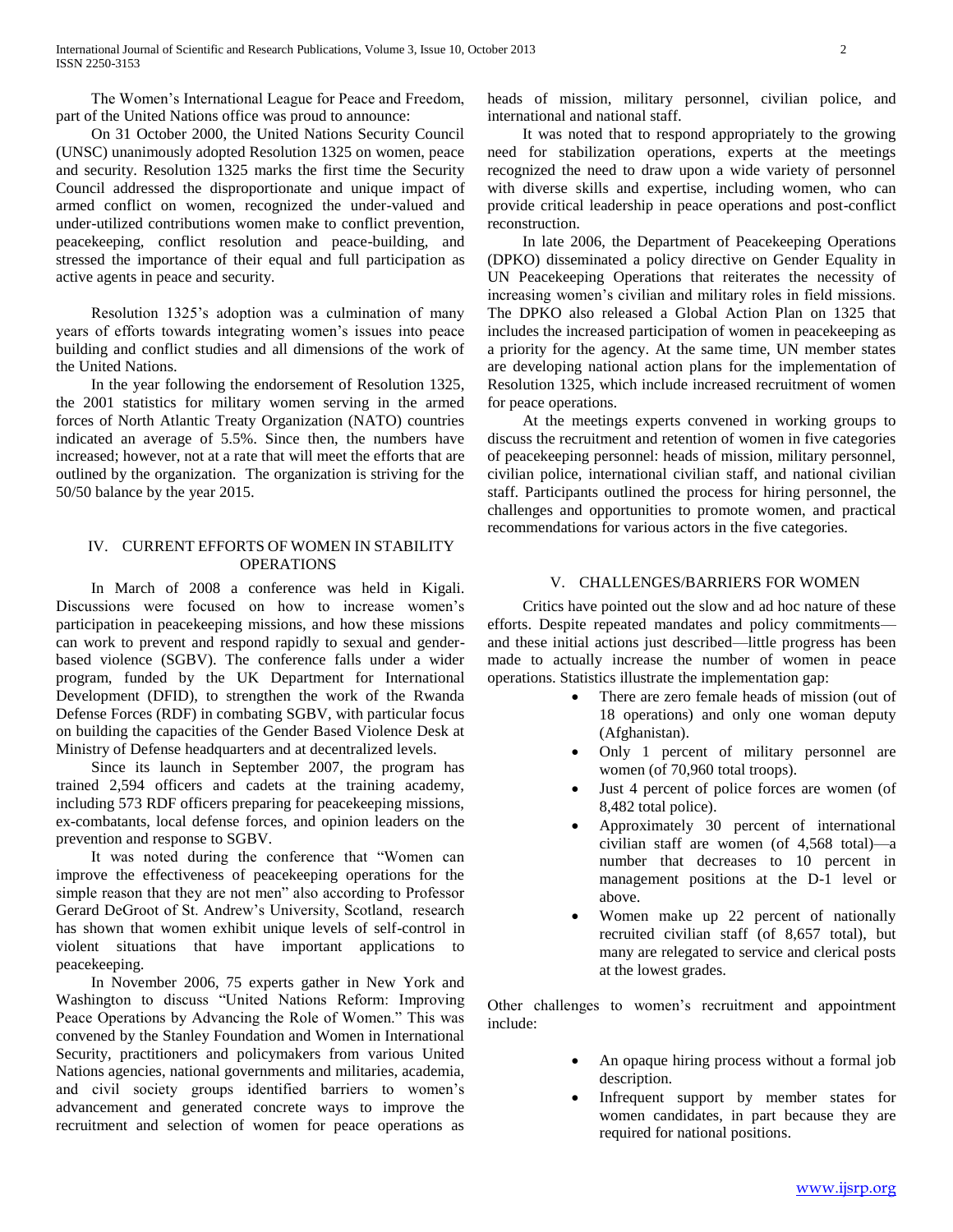- A lack of political will to appoint women from existing rosters of candidates despite the mandate for gender balance in leadership.
- A variety of competing opportunities for women with such experience.
- A reluctance by some women to accept an appointment in war-torn countries with shifting time commitments as result of family concerns or obligations.

# VI. CONCLUSION AND RECOMMENDATIONS

 Aside from the challenges, it is clear that there is little advancement within the international peacekeeping environment to actively recruit women. It is evident, that there is a positive experience by utilizing women's participation, which can further enhance the various peacekeeping operations. In order to meet the 50-50 gender balance by 2015 strategies outlined in 2000 and each year thereafter should be followed.

 *"It is my hope that the Security Council, Member States, the United Nations system, the NGOs, civil society and others will take further decisive action to ensure the participation of women and girls and fully incorporate their concerns into all our efforts to promote peace and security."* (S/2002/1/1154 dated 16 Oct 2002)

## **The following recommendations are from a presentation to the Committee on Women in NATO, presented by Colonel Leijenaar on 23 May 2000 at the NATO Headquarters in Brussels :**

 The Committee on Women in the NATO Forces (CWINF) is the most powerful body of women in uniform. It should make itself known to the UN DPKO decision makers and get involved in UN PKOs at top levels. Some suggestions are:

> Establish contact with Military Advisers to the respective countries'

Permanent Missions to the UN in New York.

- Identify posts and suitable women candidates for UN PK Missions.
- Participate in the development of gender training programmes. (The UN DPKO Training Unit for UN PK training in this regard will use Canada and UK's effort).
- Identify suitable female candidates to succeed the current NATO liaison officer who serves on DPKO's staff.
- Identify funds and suitable candidates for the approved senior gender analysis post at DPKO.

 The UN might be the mirror image of its MS, but it also has the responsibility to set an example to the international community it serves. The UN must encourage the following:

> Political will and awareness has to be developed among top management to promote gender mainstreaming.

- Competent women have to be included at the most senior levels of peace negotiations.
- Peace Agreements and Accords shall include gender perspectives.
- UN PK Mission mandates explicitly address gender equality.
- The UN has to develop an aggressive policy to identify and recruit senior women for top appointments, especially for UN PK Missions.
- All UN PK Mission planning processes should include relevant gender issues.
- Gender mainstreaming in UN PK Missions must be institutionalised with the overall responsibility placed with the SRSG.
- The DPKO must ensure that all MS military environments have clarity regarding the UN's gender perspectives.
- The DPKO Training Unit must ensure that all training material includes gender awareness training.
- Monitor and evaluation frameworks for Missions have to include gender perspectives as an integral part.
- Accountability mechanisms have to ensure that all personnel take responsibility for gender mainstreaming as relevant to their particular work.
- Gender Units should be established in all major UN PK Missions.
- The UN should be cautious not to just "add numbers" to improve gender equality.
- Gender sensitivity training should be continued in UN Departments and PK Missions.
- Coordinate and compose gender policies with UN PK to learn from the experience of other countries in integrating women in militaries.

General recommendations:

- More research, such as currently undertaken by DPKO's Lessons Learned Unit [LLU], regarding the involvement of military women in PKOs should be initiated.
- The issue of military women and mentorship should be developed.
- Military women should create viable networks.
- Women must involve men in all their activities to promote gender equality and "buy in".

 "*If we accept that in any society, gender equality is more than a goal in itself; if we believe that the empowerment of women is a vital means to meeting the challenge of sustainable development; if we argue that the participation of women is a requirement in building good governance; if we insist that the rights of women are a precondition for the effectiveness of humanitarian assistance; if we are convinced of all these things in relation to all the societies we are trying to help in this world then how can we fail to apply this conviction to our own society in our own house?"* (Kofi Annan 1998)